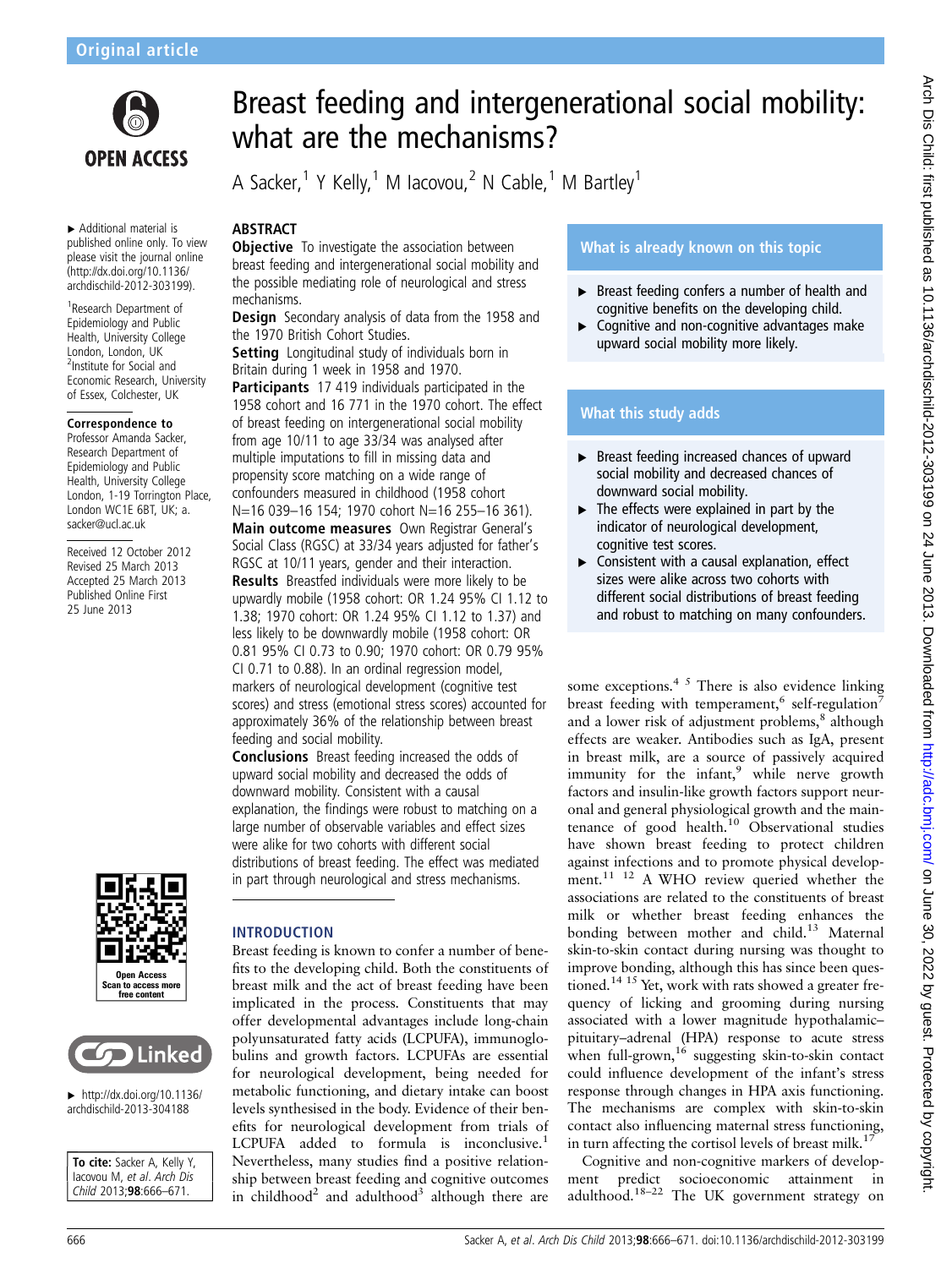intergenerational social mobility aims to ensure that everyone has a fair chance of getting a better job than their parents.<sup>23</sup> If breast feeding is related to neurological development and stress mechanisms, and cognition and behaviour in childhood are in turn related to occupational destinations in adulthood, then it is pertinent to ask whether breast feeding has any impact on social mobility. To date, the putative causal role for breast feeding in social mobility has been examined in only one study;<sup>24</sup> this study investigated only upward mobility for a sample of adults born before 1940. The authors found a modest effect of breast feeding on upward social mobility but cautioned against the possibility of residual confounding. Direct comparisons between breastfed and non-breastfed respondents in observational studies may be misleading if breastfed individuals differ systematically from those not breast fed.25 Propensity score matching is one method to adjust for selection effects by mimicking some of the characteristics of a randomised controlled trial.<sup>26</sup> An alternative method was proposed in a recent study which concluded that causal inference in observational studies can be improved by comparing associations for populations with differing confounding structures.27

This paper therefore adds to what is known in four important ways: (i) by using data from two more recent British birth cohorts with differing social distributions of breast feeding; (ii) taking a propensity score matching approach to more reliably control for factors predictive of breast feeding and of social destinations; (iii) examining whether breast feeding increases the chances of upward social mobility and protects against downward social mobility; and (iv) exploring the role of neurological development and stress mechanisms in mediating the relationship between breast feeding and social mobility.

#### METHODS

The 1958 cohort comprises 17 419 individuals born during 1 week in 1958 in Britain.<sup>28</sup> The cohort was followed at ages  $\frac{5}{7}$ , 11, 16, 23, 33, 42, 46 and 50, with face-to-face interviews with parents, teachers and cohort members; educational assessments; and medical examinations. We use data from birth (response 98.8%) to age 33 (response 70.2%). The British 1970 cohort consists of 16 771 children also born in 1 week of that year.<sup>29</sup> The cohort was similarly followed up when the members were aged 5, 10, 16, 26, 30, 34, 38 and 42 years, although the 42-year follow-up has not been released at the time of writing. Data from birth (response 95.9%) to age 34 (response 73.7%) were used.

### Main study variables

Mothers were asked when their child was age 7 (1958 cohort) or age 5 (1970 cohort) whether they had breast fed their child. Responses indicate whether the child had never been breast fed, breast fed for less than 4 weeks or breast fed for 4 weeks or more. Parental recall of breast feeding practices after many years has been shown to be reliable and valid.<sup>30 31</sup>

Father's social class when aged 11 (1958 cohort) or age 10 (1970 cohort) and own social class at age 33 (1958 cohort) or 34 (1970 cohort) were measured using the Registrar General's social class.<sup>32</sup> The original six-category schema was reduced to four by combining the top two and bottom two categories, providing larger numbers in the extreme groups. Reordered scales ranged from class IV and V (unskilled/semiskilled manual) to class I and II (professional/managerial). Gender was coded with male as the reference category. Mediating variables were assessed at age 11 (1958 cohort) or 10 (1970 cohort).

Neurological ability was measured by cognitive test scores administered at 11 years (1958 cohort) or 10 years (1970 cohort). Cognition was assessed in the 1958 cohort by the National Foundation for Educational Research (NFER) General Ability Test.<sup>33</sup> administered at school. Two verbal (Word Definitions; Word Similarities) and two non-verbal subscales (Recall of Digits; Matrices) of the British Ability Scales were administered by the 1970 cohort members' teachers.<sup>34</sup> Emotional stress scores were assessed by mothers and teachers, also at 10/11 years. For the 1958 cohort, the former completed the Rutter A scale and the latter the Bristol Social Adjustment Guide.<sup>35</sup> Mothers of the 1970 cohort members completed the Rutter A scale and teachers the Rutter B scale.<sup>36 37</sup> All mediators were categorised into quintiles to facilitate comparison between the cohorts and allow for non-linear relationships with social mobility.

### Statistical analysis

Some variables had missing values. Multiple imputations were used to create 20 filled-in datasets for each cohort (see online [supplementary appendix](http://adc.bmj.com/lookup/suppl/doi:10.1136/archdischild-2012-303199/-/DC1) A for details). Three cases each from the 1958 and 1970 cohorts were excluded because of missing or inconsistent data on gender and three cases were excluded from the 1958 cohort because region of birth was missing since it was not felt that these variables could be imputed beyond chance levels (effective sample N=17 413 (1958 cohort); 16 768 (1970 cohort)). To control for selection bias influencing who was breast fed, we carried out propensity score matching.<sup>25</sup> An estimate of the propensity score was obtained by probit regression of a binary treatment indicator (any breast feeding vs none) on baseline covariates (details in online [supplementary](http://adc.bmj.com/lookup/suppl/doi:10.1136/archdischild-2012-303199/-/DC1) [appendix](http://adc.bmj.com/lookup/suppl/doi:10.1136/archdischild-2012-303199/-/DC1) B). Propensity scores for each respondent in the filled-in datasets were estimated. Postmatching, sample sizes ranged from 16 039 to 16 154 for the 1958 cohort and 16 255 to 16 361 for the 1970 cohort. Substantive models were estimated on the matched samples with coefficients averaged and SEs adjusted according to Rubin's rules.<sup>38</sup>

Upward mobility was defined as having a higher social class at age 33/34 than father's social class at 10/11 years. Downward mobility was defined similarly as the respondent having a lower class than their father. For upward mobility, respondents whose fathers were in the top category were excluded as they could not move upwards (1958 cohort: mean N=4325; 1970 cohort: mean N=4819) before comparing the upwardly mobile with those who were not (the downwardly mobile or stable). Logistic regression examined the influence of breast feeding on upward social mobility using gender, social class in childhood and a gender by social class interaction as additional covariates since women's social mobility patterns differ from men's.<sup>39</sup> Similarly, the odds of downward social mobility if breast fed were estimated after excluding cohort members whose fathers were in the lowest social class group (1958 cohort: mean N=4476; 1970 cohort: mean N=2912).

Since absolute values of the odds of upward and downward mobility were equal in both cohorts (see Results section and table 1), ordinal logistic regression was used to examine the role of the putative mediators. For Model 1, the dependent variable was own social class at age 33/34 conditional on breast feeding, gender, father's social class and the gender by father's class interaction, essentially replicating the earlier models. In Model 2, the indicator of neurological development (cognitive test scores) was added whereas in Model 3, the emotional stress scores were added. Model 4 included both neurological and stress variables. Breast feeding ORs are interpreted as the odds of being one category higher in the social hierarchy, given childhood social class and values on other covariates.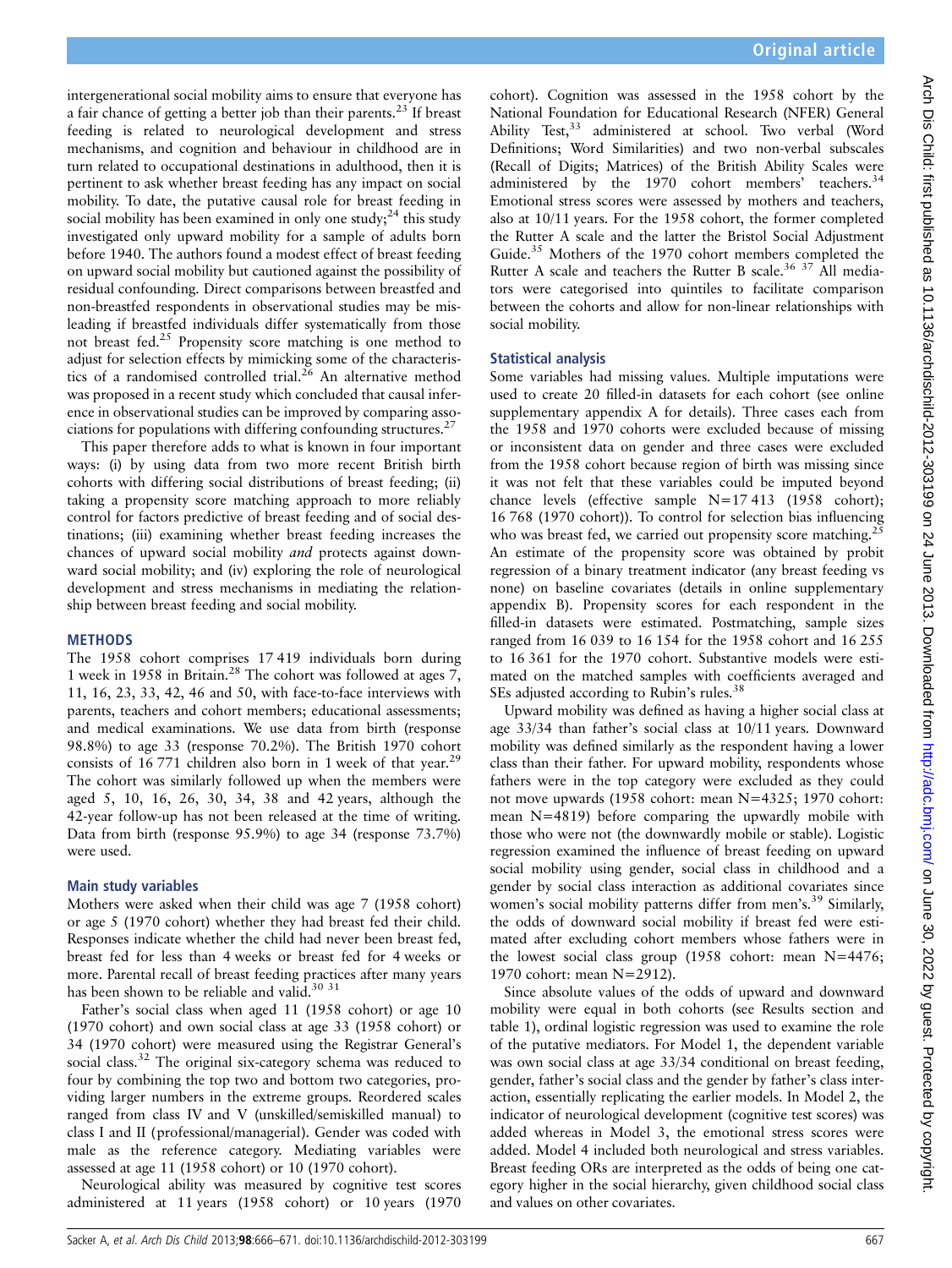Table 1 ORs and 95% CIs from multivariable logistic regression models of upward and downward social mobility in the 1958 and 1970 cohorts

|                            | 1958 cohort          |                  | 1970 cohort              |              |  |
|----------------------------|----------------------|------------------|--------------------------|--------------|--|
|                            | <b>OR</b><br>95% CI  |                  | 0R                       | 95% CI       |  |
| Upward mobility            |                      |                  |                          |              |  |
| Breast fed                 | 1.24                 | 1.12 to 1.38     | 1.24                     | 1.12 to 1.37 |  |
| Female                     | 0.65                 | 0.50 to 0.84     | 0.80<br>$0.62$ to $1.03$ |              |  |
| RGSC in childhood*         |                      |                  |                          |              |  |
| 1/11                       | (excluded)t          |                  | (excluded)t              |              |  |
| <b>IIINM</b>               | 1.00                 |                  | 1.00                     |              |  |
| <b>IIIM</b>                | 1.04                 | 0.85 to 1.28     | 1.06                     | 0.88 to 1.27 |  |
| <b>IV/V</b>                | 2.84                 | 2.29 to 3.54     | 3.26                     | 2.56 to 4.11 |  |
| Gender by RGSC interaction |                      |                  |                          |              |  |
| Female* I/II               | (excluded)t          |                  | (excluded)t              |              |  |
| Female* IIINM              | 1.00                 |                  | 1.00                     |              |  |
| Female* IIIM               | 2.53                 | 1.92 to 3.34     | 1.98                     | 1.52 to 2.58 |  |
| Female* IV/V               | 1.15                 | 0.85 to 1.56     | 1.03                     | 0.71 to 1.49 |  |
| N‡                         | 12 429-12 548        |                  | 11 773-11 900            |              |  |
| Downward mobility          |                      |                  |                          |              |  |
| <b>Breast</b> fed          | 0.81                 | $0.73$ to $0.90$ | 0.79                     | 0.71 to 0.88 |  |
| Female                     | 1.40                 | 1.22 to 1.60     | 1.13                     | 0.95 to 1.33 |  |
| RGSC in childhood§         |                      |                  |                          |              |  |
| 1/11                       | 2.49                 | 2.13 to 2.93     | 2.99                     | 2.54 to 3.54 |  |
| <b>IIINM</b>               | 2.08                 | 1.66 to 2.60     | 2.26                     | 1.79 to 2.85 |  |
| <b>IIIM</b>                | 1.00                 |                  | 1.00                     |              |  |
| <b>IV/V</b>                | (excluded)¶          |                  | (excluded)¶              |              |  |
| Gender by RGSC interaction |                      |                  |                          |              |  |
| Female* I/II               | 1.12                 | 0.92 to 1.37     | 1.09                     | 0.88 to 1.35 |  |
| Female* IIINM              | 0.40 to 0.73<br>0.54 |                  | 0.64<br>0.47 to 0.89     |              |  |
| Female* IIIM               | 1.00                 |                  | 1.00                     |              |  |
| Female* IV/V               | (excluded)¶          |                  | (excluded)¶              |              |  |
| $N^+$                      | 12 152-12 276        |                  | 13 311-13 482            |              |  |

\*Registrar General's social class (RGSC) when child aged 11.

†Cases excluded because upward social mobility is logically impossible for this category.

‡Sample sizes for the 20 filled-in datasets after propensity score matching has been applied and logically impossible cases excluded.

§RGSC when child aged 10.

¶Cases excluded because downward social mobility is logically impossible for this category. IIINM, III non-manual; IIIM, III manual.



Figure 1 Proportion of children in the 1958 and 1970 cohorts who were breast fed by father's social class at birth (data averaged over 20 filled-in datasets). IIINM, III non-manual; IIIM, III manual.

To compare how breast feeding was socially distributed in the two cohorts, we estimated the Relative Index of Inequality (RII).<sup>40</sup> Larger RII imply larger breastfeeding differences between professional/managerial and non-skilled social classes. The magnitude of the RII can be attributed to the effect of social class on breast feeding and to inequalities in the distribution of social class itself. Post hoc tests to compare model coefficients between cohorts were carried out using the Stata suest (seemingly unrelated estimation) command.

#### RESULTS

In the 1958 cohort, 68% of mothers breast fed their children compared with 36% in the 1970 cohort. Figure 1 highlights that breast feeding was significantly more socially distributed in the 1970 cohort than the 1958 cohort (RII 1958 cohort 1.94, 95% CI 1.69 to 2.22; RII 1970 cohort 3.62, 95% CI 3.15 to 4.16). The pattern of social mobility also differed between the two cohorts (table 2). Upward social mobility was more likely in the 1970 than the 1958 cohort, but at the same time downward social mobility was less likely in the later born cohort. Total mobility, similar in both cohorts, thus masks differences in upward and downward movements.

Individuals who had been breast fed were more likely to move up the social hierarchy (table 1). The chances of upward mobility were the same for the 1958 cohort (OR 1.24; 95% CI 1.12 to 1.38) and the 1970 cohort (OR 1.24; 95% CI 1.12 to 1.37). Downward social mobility was also related to breastfeeding status: breastfed cohort members were less likely to move down, with ORs of 0.81 and 0.79 for the 1958 and 1970 cohorts, respectively. Post hoc tests confirmed that effects were equivalent in magnitude across cohorts and for upward and downward mobility.

The mediators were all related to breast feeding and to social mobility in both cohorts (table 3) with the exception of the maternal reported emotional stress score which had inconsistent associations by cohort. Nevertheless, for completeness, the score was included in the mediation models reported in table 4. Excluding this variable did not alter the findings substantively.

In table 4, Model 1 is a respecification of the upward and downward models that assumes the effects of breast feeding on upward and downward social mobility are equal in magnitude and opposite in direction, as confirmed by the post hoc tests. Model 2 shows that there is some attenuation of the estimate for breast feeding after controlling for cognitive test scores suggesting that the effect of breast feeding effect may operate through neurological development. The role for stress mechanisms is more tenuous with very little attenuation by the emotional and physical stress scores (Model 3). Finally in Model 4, all the proposed mediators are entered simultaneously, confirming that breast feeding is mainly mediated via neurological development. Approximately 36% of the effect of breast feeding is accounted for by the mediators.

#### **DISCUSSION**

This is the first large population-based study to investigate the relationship between, and potential mechanisms underlying, breast feeding and intergenerational social mobility. We employed two analytic strategies to strengthen a causal interpretation: propensity score matching and the comparison of associations between cohorts with differing distributions of breast feeding by social class.<sup>25 27</sup> The results show that breast feeding was consistently associated with an increased chance of upward social mobility and a decreased chance of downward mobility. The same effect size was observed in two cohorts born 12 years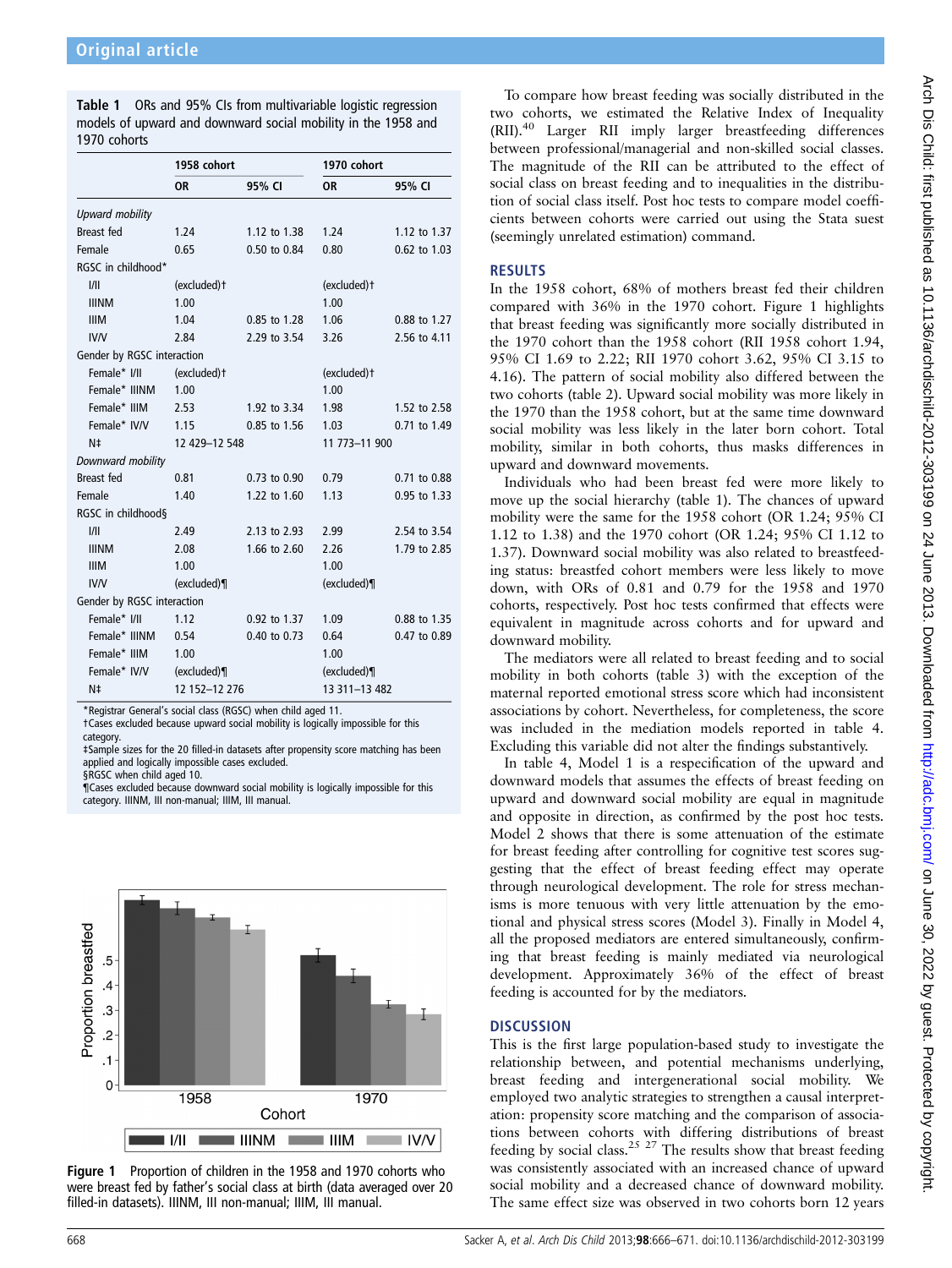| Table 2 Intergenerational social mobility* in the 1958 and 1970 cohort studies |  |  |  |  |
|--------------------------------------------------------------------------------|--|--|--|--|
|                                                                                |  |  |  |  |

| Social class in childhood |                     | Social mobility into adulthood |                       |                       |  |  |  |
|---------------------------|---------------------|--------------------------------|-----------------------|-----------------------|--|--|--|
|                           | N                   | <b>Upward</b>                  | <b>Stable</b>         | <b>Downward</b>       |  |  |  |
| 1958 cohort               |                     |                                |                       |                       |  |  |  |
| 1/11                      | 3876 (3764 to 3989) | <b>NA</b>                      | $0.55$ (0.53 to 0.57) | $0.45$ (0.43 to 0.47) |  |  |  |
| <b>IIINM</b>              | 1576 (1488 to 1665) | $0.41$ (0.38 to 0.44)          | $0.26$ (0.24 to 0.29) | $0.32$ (0.30 to 0.35) |  |  |  |
| <b>IIIM</b>               | 7306 (7163 to 7448) | $0.52$ (0.51 to 0.54)          | $0.23$ (0.22 to 0.24) | $0.24$ (0.23 to 0.26) |  |  |  |
| <b>IV/V</b>               | 4010 (3892 to 4127) | $0.67$ (0.65 to 0.69)          | $0.33$ (0.31 to 0.35) | <b>NA</b>             |  |  |  |
| N                         |                     | 7160 (7005 to 7314)            | 5559 (5417 to 5701)   | 4050 (3925 to 4174)   |  |  |  |
| 1970 cohort               |                     |                                |                       |                       |  |  |  |
| 1/11                      | 4819 (4688 to 4950) | <b>NA</b>                      | $0.60$ (0.58 to 0.62) | $0.40$ (0.38 to 0.42) |  |  |  |
| <b>IIINM</b>              | 1497 (1414 to 1581) | $0.48$ (0.45 to 0.51)          | $0.23$ (0.20 to 0.25) | $0.29$ (0.26 to 0.32) |  |  |  |
| <b>IIIM</b>               | 7540 (7381 to 7698) | $0.57$ (0.56 to 0.58)          | $0.24$ (0.23 to 0.25) | $0.19$ (0.17 to 0.20) |  |  |  |
| <b>IV/V</b>               | 2912 (2793 to 3031) | $0.75$ (0.72 to 0.77)          | $0.25$ (0.22 to 0.28) | <b>NA</b>             |  |  |  |
| N                         |                     | 7192 (7033 to 7351)            | 5785 (5619 to 5952)   | 3790 (3647 to 3934)   |  |  |  |

\*Proportion mobile based on Registrar General's social class of father at age 11 (1958 cohort) or age 10 (1970 cohort) and own Registrar General's social class at age 33 (1958 cohort)<br>or age 34 (1970 cohort). Data averaged

apart who had different social patterning of breast feeding and different patterns of intergenerational social class mobility.

Mediation models suggested that breast feeding advanced neurological development resulting in improved cognitive performance which in turn supported upward social mobility and protected against downward social mobility. Children who seemed to be under greater stress were less likely to be upwardly mobile and more likely to be downwardly mobile, and breastfed children showed fewer signs of emotional stress. However, this pathway was less important than the neurological one.

A major strength of the study is that the data are representative of the British population. Large-sample representative longitudinal data from birth to mid-adulthood are rare outside the UK. Since both cohorts had their origins in studies of perinatal mortality, data collection included a broad range of information on the circumstances surrounding birth and allowing inclusion of a large number of potential confounding factors known to affect breastfeeding initiation and maintenance in the propensity score models. Matching of breastfed and formula fed children attenuated the breastfeeding effect compared with standard ordinary least squares (OLS) estimates (data not shown), consistent with assumptions that confounding could bias results. While one can never rule out the possibility that residual confounding is still present, the consistency of our results across cohorts lends support to a causal mechanism. The study also benefited from the regular interviewing of cohort members and their

families, allowing for the missing at random assumption of the imputation models to be supported using auxiliary variables from other data collection sweeps, although we cannot exclude the possibility that data were missing not at random.

A limitation is that breast feeding was measured retrospectively according to maternal report. This may result in some misclassification. It was also not possible to derive a more fine-grained measure of breastfeeding duration together with the propensity score matching approach. Supplementary analyses (not shown) indicated that effect sizes were larger if children breast fed for less than 4 weeks were compared with children breast fed for 4 or more weeks and greater still if children who were not breast fed were compared with those breast fed for 4 or more weeks, suggesting a dose–response effect or possibly a reduction in effect size due to misclassification. A further limitation is the lack of clinical measures, relying on maternal and teacher reports of emotional stress which could be prone to response bias. However, using multi-informant reports can counteract this problem.41 Finally, while the formal comparison of the RIIs measuring social class differences in breast feeding in each of the two cohorts confirmed a statistically significant difference, this was not as dramatic a contrast as in the Brion et al paper. $27$ 

To our knowledge, only one study has directly assessed the effect of breast feeding on upward social mobility.<sup>24</sup> In that study, only 44% of eligible respondents had data on social class in both childhood and adulthood and on breast feeding in

| Table 3 Mean scores* with 95% CIs in parentheses for the childhood mediators by breastfeeding status |  |  |  |  |
|------------------------------------------------------------------------------------------------------|--|--|--|--|
|                                                                                                      |  |  |  |  |

|                                           | 1958 cohort                       |                                   | 1970 cohort                   |                                   |  |
|-------------------------------------------|-----------------------------------|-----------------------------------|-------------------------------|-----------------------------------|--|
|                                           | Not breast fed                    | <b>Breast fed</b>                 | Not breast fed                | <b>Breast fed</b>                 |  |
| Cognitive test scoret                     | 98.06 (97.63 to 98.49)            | 101.13 (100.83 to 101.42)         | 98.36 (98.05 to 98.67)        | 102.11 (101.64 to 102.57)         |  |
| Maternal reported emotional stress score‡ | $-0.013$ ( $-0.043$ to 0.018)     | $0.002$ (-0.020 to 0.023)         | 0.026 (0.006 to 0.045)        | $-0.030$ ( $-0.059$ to $-0.001$ ) |  |
| Teacher reported emotional stress score‡  | 0.058 (0.028 to 0.088)            | $-0.039$ ( $-0.059$ to $-0.020$ ) | 0.034 (0.013 to 0.055)        | $-0.048$ ( $-0.079$ to $-0.017$ ) |  |
|                                           | Upwardly mobile                   | Downwardly mobile                 | Upwardly mobile               | Downwardly mobile                 |  |
| Cognitive test scoret                     | 101.26 (99.80 to 100.71)          | 97.43 (96.83 to 98.02)            | 99.78 (99.39 to 100.17)       | 96.74 (96.16 to 97.33)            |  |
| Maternal reported emotional stress score‡ | $-0.048$ ( $-0.075$ to $-0.021$ ) | $0.066$ (0.029 to 0.104)          | 0.032 (0.004 to 0.060)        | $0.032$ (-0.007 to 0.071)         |  |
| Teacher reported emotional stress score‡  | $-0.116$ ( $-0.142$ to $-0.091$ ) | 0.141 (0.101 to 0.180)            | $-0.028$ ( $-0.063$ to 0.006) | 0.126 (0.076 to 0.176)            |  |
|                                           |                                   |                                   |                               |                                   |  |

\*Data averaged over 20 filled-in datasets after propensity score matching has been applied with sample sizes 16 039–16 154 (1958 cohort) and 16 255–16 361 (1970 cohort). †Scores standardised to have mean 100, SD 15.

‡Scores standardised to have mean 0, SD 1.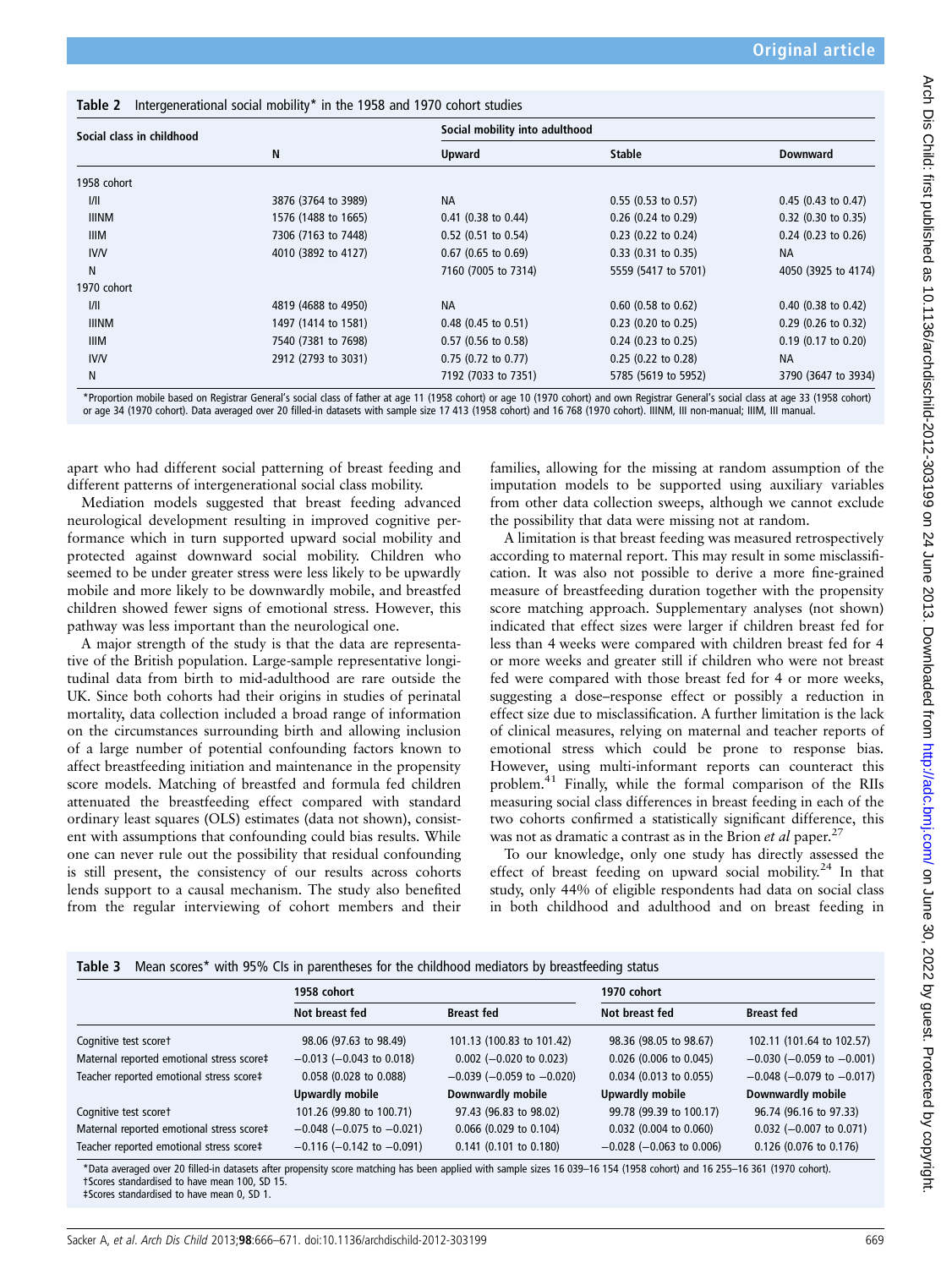infancy (N≈1400). The authors acknowledged that they were neither able to investigate causal pathways nor to rule out the possibility of residual confounding. Interestingly though, their estimates of the causal effect of breast feeding were very similar to ours. Studies that have estimated effects separately for low birth weight and preterm infants have tended to show that shorter term benefits are greater for these children than healthy full-term children.<sup>2</sup> <sup>42</sup> We speculate that the long-term gains from breast feeding for these more vulnerable children may be greater too.

It is difficult to disentangle the independent role for the nutrient content of breast milk versus the role of skin-to-skin contact. While our results show a stronger mediating pathway through neurological development than through stress response mechanisms, studies of supplementation of formula milk suggest that LCPUFAs alone may not improve cognitive development.1 43 44 However, other bioactive constituents of breast milk may also be important. Skin-to-skin contact has been related to improved mother–child bonding and cognitive functioning.<sup>45 46</sup> Perhaps the combination of physical contact and the most appropriate nutrients required for growth and brain development is implicated in the better neurocognitive and adult outcomes of breastfed infants.<sup>47</sup> This might suggest that mothers who do not breast feed could aid their child's development by mimicking the close skin-to-skin contact that breastfeeding mothers naturally have with their infant during feeding and selecting brands of formula that contain LCPUFA. The UNICEF Baby Friendly Initiative aims to increase breastfeeding initiation rates throughout the world. The 2010 Infant Feeding Survey showed that in the UK, only a third of mothers who start to breast feed still do so exclusively at 6 weeks implying that extending the initiative to policies that sustain breast feeding is also recommended.

More research is needed on the association between breast feeding and child cognitive and socio-emotional development if we are to elucidate the causal mechanisms through which breast feeding can have lifelong implications for health and well-being. Identifying subgroups that might benefit most from breast feeding would enable interventions to be targeted more effectively. This necessitates large studies collecting detailed infant feeding data, including duration of partial and exclusive breast feeding, breastfeeding schedules, mode of receiving breast milk, and type of formula together with parental cognitive tests.

Table 4 Relationship of breast feeding with social class in adulthood (ORs and 95% CIs) from ordinal regression social mobility models

|                      |           | 1958 cohort   |      | 1970 cohort   |  |  |
|----------------------|-----------|---------------|------|---------------|--|--|
|                      | <b>OR</b> | 95% CI        | 0R   | 95% CI        |  |  |
| Model 1 <sup>*</sup> | 1.24      | 1.13 to 1.36  | 1.29 | 1.19 to 1.40  |  |  |
| Model 2 <sup>+</sup> | 1.14      | 1.04 to 1.25  | 1.19 | 1.09 to 1.29  |  |  |
| Model 3‡             | 1.22      | 1.12 to 1.33  | 1.28 | 1.18 to 1.38  |  |  |
| Model 4§             | 1.14      | 1.04 to 1.25  | 1.19 | 1.09 to 1.29  |  |  |
| N¶                   |           | 16 039-16 154 |      | 16 255-16 361 |  |  |

\*Controlling for gender, social class of father and their interaction.

†Model 1 plus cognitive test score quintiles.

‡Model 1 plus emotional stress score quintiles (mother and teacher reported). §Model 1 plus cognitive test score quintiles and emotional stress score quintiles

(mother and teacher reported). ¶Sample sizes for the 20 filled-in datasets after propensity score matching applied to

each dataset.

In conclusion, our study adds to evidence on the health benefits of breast feeding by showing that there may be lifelong social benefits. Applying propensity score matching and comparing across cohorts with different social distributions of breast feeding goes some way towards overcoming the limitations of observational data, giving us more confidence in a causal interpretation of the findings.

Acknowledgements The authors would like to thank the cohort members and families for their cooperation in the studies and the study teams at the Institute of Education. The UK Economic and Social Research Council funded the 1958 National Child Development Study (study director Jane Elliot) and the 1970 British Cohort Study (director Alice Sullivan). The cohort data are deposited in the UK Data Archive. Neither the study teams nor the Data Archive bear any responsibility for the analysis or interpretation of the data.

**Contributors** All authors contributed to the design of the study. NC extracted and cleaned the data. AS and MI performed the data analysis. All authors interpreted the results. AS drafted the paper. MB, MI and YK reviewed and edited the paper. AS is the guarantor. All authors had full access to all of the data (including statistical reports and tables) in the study and take responsibility for the integrity of the data and the accuracy of the data analysis. All authors conducted this work independently of the funders of the cohort studies.

Funding This research was supported by the UK Economic and Social Research Council (ESRC): the International Centre for Life course Studies in Society and Health (ICLS) (award no. RES-596-28-0001) and the Research Centre on Micro-Social Change (MiSoC) (award no. RES-518-28-001).

Competing interests All authors have completed the Unified Competing Interests form at [http://www.icmje.org/coi\\_disclosure.pdf](http://www.icmje.org/coi_disclosure.pdf) (available on request from the corresponding author) and declare: no support from any organisation for the submitted work; no financial relationships with any organisations that might have an interest in the submitted work in the previous 3 years; no other relationships or activities that could appear to have influenced the submitted work.

Ethics approval The 1958 and 1970 birth cohort studies were approved by the London Multicentre Research Ethics Committee.

Provenance and peer review Not commissioned; externally peer reviewed.

Data sharing statement The datasets are available from the UK Data Archive. Further information about the studies and data can be found online ([http://www.cls.](http://www.cls.ioe.ac.uk/)) [ioe.ac.uk/\)](http://www.cls.ioe.ac.uk/)).

**Open Access** This is an Open Access article distributed in accordance with the Creative Commons Attribution Non Commercial (CC BY-NC 3.0) license, which permits others to distribute, remix, adapt, build upon this work non-commercially, and license their derivative works on different terms, provided the original work is properly cited and the use is non-commercial. See: http://creativecommons.org/ licenses/by-nc/3.0/

#### **REFERENCES**

- 1 Delgado-Noguera MF, Calvache JA, Bonfill Cosp X. Supplementation with long chain polyunsaturated fatty acids (LCPUFA) to breastfeeding mothers for improving child growth and development. Cochrane Database Syst Rev (Online) 2010;(12): CD007901.
- 2 Anderson JW, Johnstone BM, Remley DT. Breast-feeding and cognitive development: a meta-analysis. Am J Clin Nutr 1999;70:525–35.
- 3 Mortensen E, Michaelsen K, Sanders SA, et al. The association between duration of breastfeeding and adult intelligence. JAMA2002;287:2365–71.
- 4 Der G, Batty GD, Deary IJ. Effect of breast feeding on. intelligence in children: prospective study, sibling pairs analysis, and meta-analysis. BMJ 2006;333: 945–48.
- 5 Gale CR, Martyn CN. Breastfeeding, dummy use, and adult intelligence. Lancet 1996;347:1072–75.
- 6 Liu F, Ma L-J, Yi M-J. Association of breastfeeding with behavioral problems and temperament development in children aged 4-5 years. Chin J Contemp Pediatr 2006;8:334–7.
- 7 Vohr BR, Poindexter BB, Dusick AM, et al. Persistent beneficial effects of breast milk ingested in the neonatal intensive care unit on outcomes of extremely low birth weight infants at 30 months of age. Pediatrics 2007;120:e953–9.
- 8 Heikkilä K, Sacker A, Kelly Y, et al. Breast feeding and child behaviour in the millennium cohort study. Arch Dis Child 2011;96:635–42
- 9 Stoliar OA, Pelley RP, Klaus MH, et al. Secretory IgA against enterotoxins in breast milk. Lancet 1976;307:1258–61.
- 10 Gunnell D, Miller LL, Rogers I, et al. Association of insulin-like growth factor I and insulin-like growth factor-binding protein-3 with intelligence quotient among 8- to 9-Year-old children in the Avon longitudinal study of parents and children. Pediatrics 2005;116:E681–6.